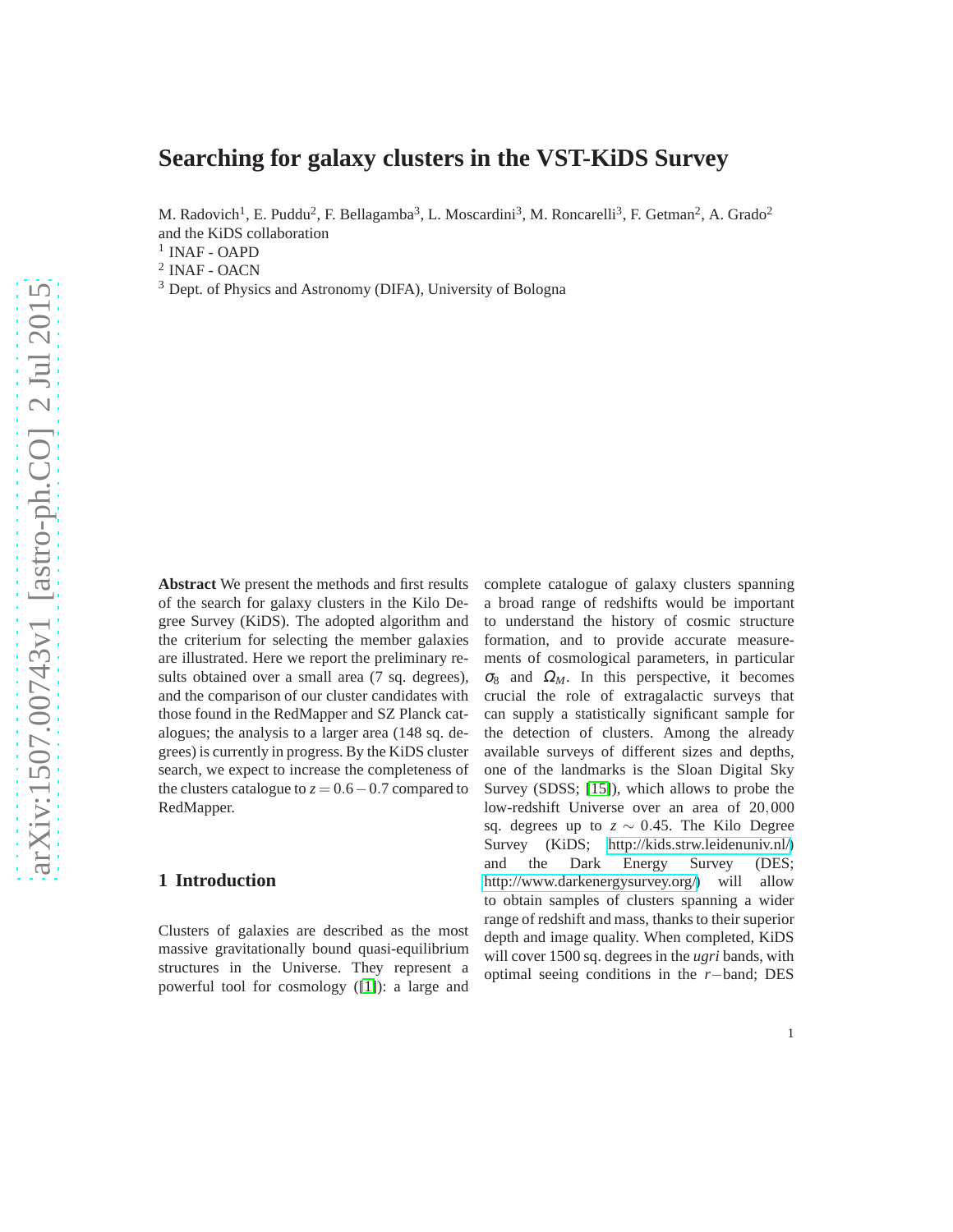will cover a larger area (5000 sq. degrees in *gri*), with an image quality between SDSS and KiDS. Here we show the very first results obtained from the comparison of clusters detected in KiDS with the RedMapper catalogue based on the SDSS ([\[12\]](#page-4-1)), containing  $\sim$  25,000 clusters with masses  $> 10^{14} M_{\odot}$  in a volume limited up to  $z < 0.35$ .



<span id="page-1-0"></span>**Fig. 1** Results from the Millennium Simulation derived with the KiDS photometric depths (black) and SDSS depths (red inset).

### **2 The Data**

The Kilo Degree Survey ([\[6\]](#page-3-1)) is one of the ESO VST public surveys and is designed to observe an area of 1500 sq. degrees. in the *ugri* bands (with depths at 10  $\sigma$  respectively of 23, 24, 24 and 23 mags in the given bands). At present, a total of 148 sq. degrees, complete in *ugri*, have been published in the KiDS ESO Data Release DR2. Data reduction was performed by the AstroWISE system ([\[14\]](#page-4-2)) within the KiDS consortium. Photometric redshifts were computed by the KiDS lensing team using the BPZ code ([\[5\]](#page-3-2)) and benefit from the usage of the GAMA ([\[7\]](#page-3-3)) spectroscopy as a training set (for details and photometric redshift accuracy, see [\[9\]](#page-4-3)). An initial guess of the number of

clusters vs. redshift expected in KiDS was derived using the mock catalogues by [\[8\]](#page-3-4) from the Millennium Simulation ([\[13\]](#page-4-4)) assuming KiDS photometric depths. As it can be seen from Fig. [1,](#page-1-0) KiDS should detect many more clusters at intermediate redshifts  $(0.4 < z < 0.6)$  with respect to SDSS (red inset). However, as it is described e.g. in [\[3\]](#page-3-5), the semi-analytic galaxy formation models are not fully representing the photometric properties of galaxies in clusters; therefore, we are preparing more appropriate simulations built on KiDS data



<span id="page-1-1"></span>**Fig. 2** Comparison of the photo-z and richness for the common KiDS/RedMapper clusters.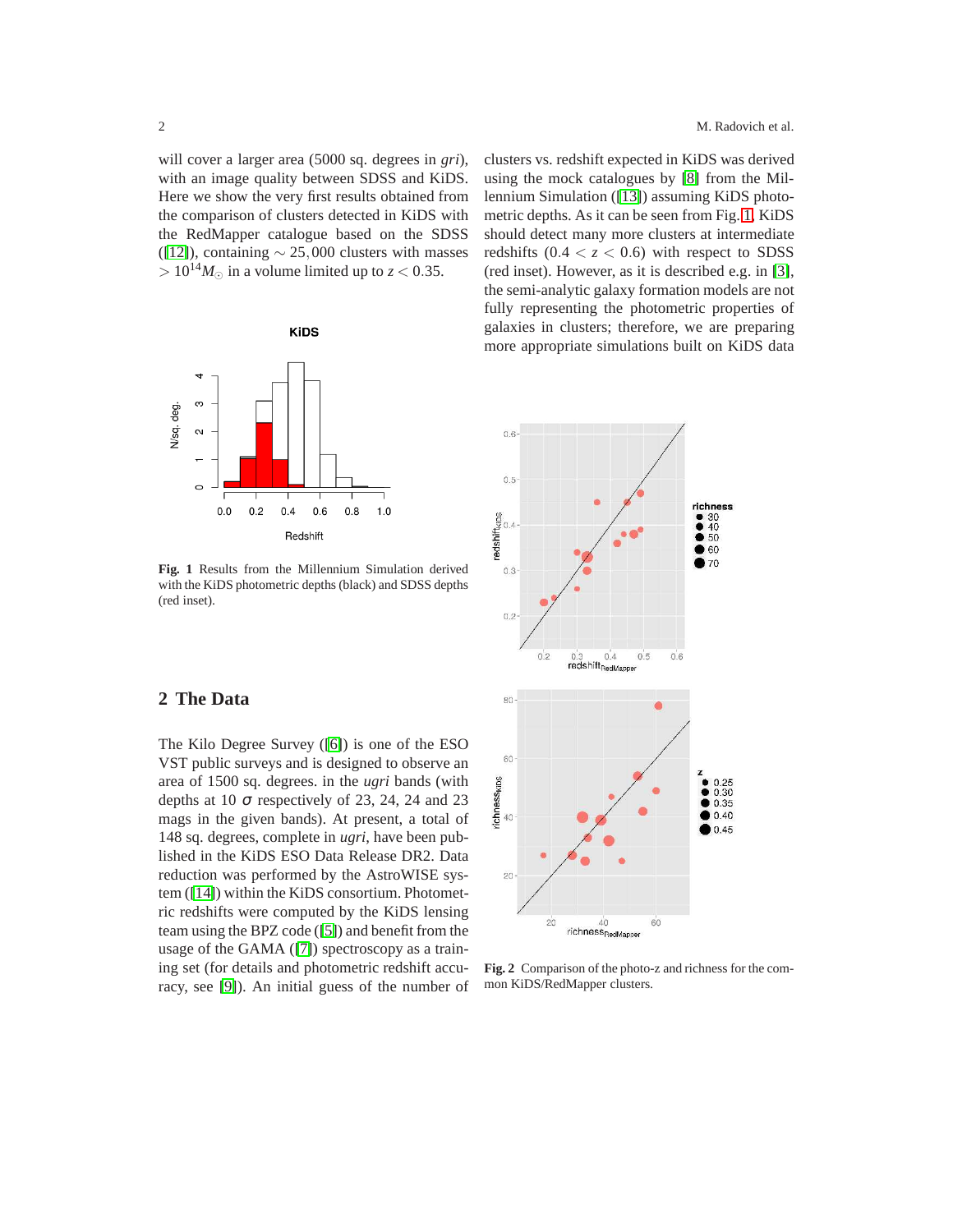in order to estimate the completeness and purity of our cluster catalogue.

# **3 The Cluster Search**

Cluster detection is performed with the Optimal Filtering technique, described in [\[4\]](#page-3-6). This method aims to maximise the signal-to-noise ratio of cluster detection by convolving the observed data with a suitable filter, which is proportional to the expected galaxy distribution in the clusters over the random fluctuations of the field distribution. This approach is very flexible, as it adapts to the properties of the different galaxy populations (cluster and field) in the available dataset, without selecting a priori a single signature of clusters. In particular, in the analysis of the KiDS data, for each galaxy we use the position in the sky, the magnitude in the *r* band, and the full redshift probability distribution. For a set of redshift values, the cluster model is built from the mean properties of clusters in the MaxBCG sample derived from SDSS observations, appropriately modified to account for the evolution of the cluster galaxy population. The background is instead estimated from the mean density of galaxies in the field as a function of magnitude. The filter is then highlighting positions in the space where there are very luminous galaxies, which are more common in the clusters than in the field, and where the density is significantly higher than the mean one.

#### **4 Membership, BCGs and Richness**

The algorithm provides for each cluster the center, the estimated redshift (*zCL*) and the signal to noise ratio of the detection. In order to have a direct comparison with the RedMapper cluster catalogue (which is based on the selection of Early-Type galaxies), we need to define a similar galaxy membership criterium and apply it to our detections: to

#### RMJ122120.3+002604.0



<span id="page-2-0"></span>**Fig. 3** *gri* KiDS image of three RedMapper/SZ Planck clusters. The five brightest galaxies (if present in this central part of the field) are marked with blue squares.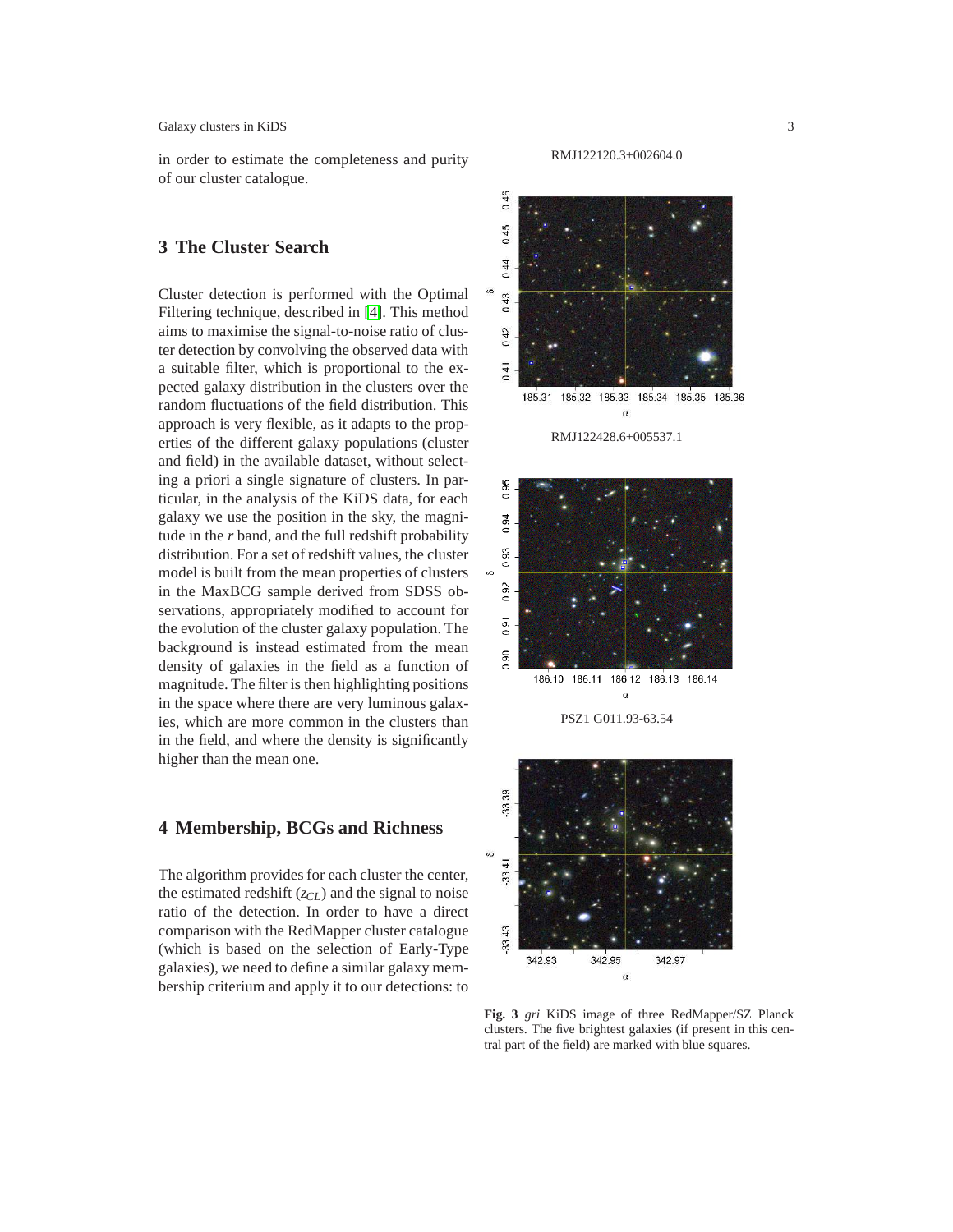

<span id="page-3-8"></span>**Fig. 4** r-i vs. r plot from KiDS data, for the clusters in Fig. [2,](#page-1-1) of field (black) and Elliptical cluster member (red) galaxies. The five brightest galaxies are marked in blue as in Fig. [2.](#page-1-1) Redshift estimate, richness and signal to noise for the detection are reported on each panel; the RM values are also displayed in square brackets.

this purpose we rerun the photo-z code (BPZ) for all galaxies within 2*Mpc* from the center with the redshift fixed to *zCL* and selected galaxies with a best-fit template consistent with Early-Type galaxies. Richness was, then, computed as the number of red galaxies placed within 1 Mpc from the center and with  $L > 0.2L_{\ast}$  (see Fig. [3,](#page-2-0) red dots). We want to stress that these preliminary results depend on this specific data-set comprising a small area; the procedure will be tuned as extensive sim-

ulations and more significant area data-set will be available. We initially run the cluster search on 7 KiDS fields (a total area of 7 sq. degrees) to check the performances of the cluster search algorithm and to validate it. There are 74 cluster candidates detected by our algorithm in this area. For comparison, in the same field there are 17 candidate clusters in the RedMapper catalogue, of which 13 (76%) are common detections. Furthermore, we find all the 3 ACOs ([\[2\]](#page-3-7)) and the 2 XMMs ([\[10\]](#page-4-5)) clusters and recover 3 of the 5 Planck clusters ([\[11\]](#page-4-6)). Missing detections are located close to the masked regions of the fields, corresponding to the presence of bright foreground stars; clusters detected in KiDS and not in RedMapper are all at redshift  $> 0.35 - 0.4$ , at the detection limit of RedMapper. In Fig. [2](#page-1-1) we show the comparison of redshift and richness estimates for the KiDS candidate clusters with galaxy clusters found in the RedMapper survey. In Fig. [3,](#page-2-0) we show the *gri* KiDS image of a  $3' \times 3'$  region around the cluster center for two RedMapper clusters and one SZ Planck cluster, recovered from our algorithm on KiDS data. Fig. [4](#page-3-8) displays the related colormagnitude diagrams. Based on these preliminary results, an extension of this analysis to the 148 sq. degrees of the KiDS DR2 is currently in progress.

#### **References**

- <span id="page-3-0"></span>1. Allen, S. W., Evrard, A. E., Mantz, A. B. 2011, ARA&A, 49, 409
- <span id="page-3-7"></span>2. Abell, G. O., Corwin, H. G., Olowin, R. P. 1989, ApJS, 70, 1
- <span id="page-3-5"></span>3. Ascaso, B., Mei, S., Benitez, N. 2014, Proceedings of the Annual meeting of the French Society of Astronomy and Astrophysics, 299
- <span id="page-3-6"></span>4. Bellagamba, F., Maturi, M., Hamana, T. et al. 2011, MNRAS, 413, 1145
- <span id="page-3-2"></span><span id="page-3-1"></span>5. Benítez, N. 2000, ApJ, 536, 571
- 6. De Jong, J., Kuijken, K., Applegate, D., et al. 2013, The Messenger, 154, 44
- <span id="page-3-3"></span>7. Driver, S. P., Hill, D. T., Kelvin, L. S., et al. 2011, MNRAS, 423, 971
- <span id="page-3-4"></span>8. Henriques, B. M. B., White, S. D. M., Lemson, G. et al. 2012, MNRAS, 421, 2904